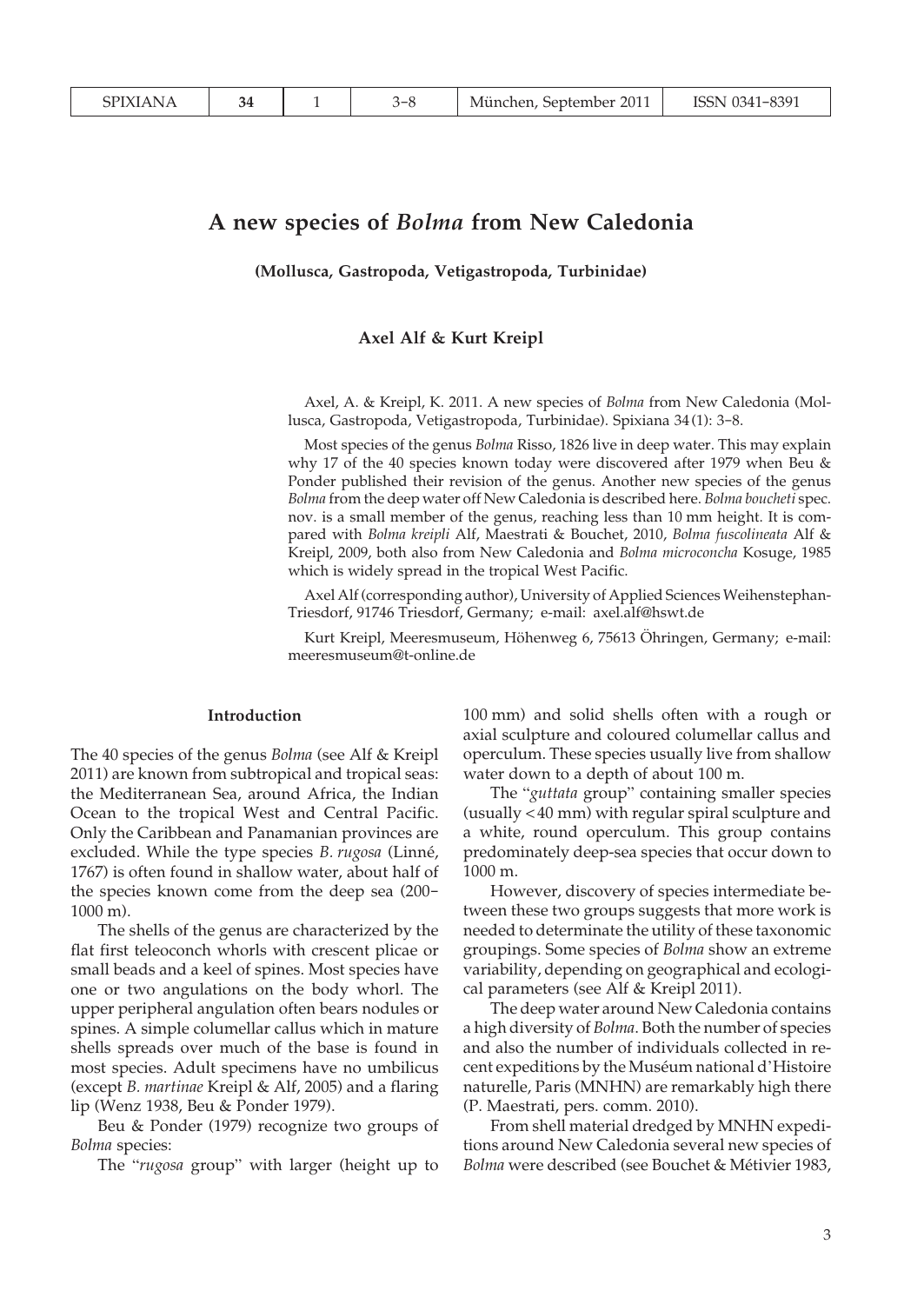

**Fig. 1.** *Bolma boucheti* spec. nov., holotype (MNHN 23797), fresh dead shell with operculum and drill hole in the base, height: 7.7 mm.

Alf & Kreipl 2009, Alf, Maestrati & Bouchet 2010): *B. opaoana* Bouchet & Métivier, 1983; *B. fuscolineata* Alf & Kreipl, 2009; *B. castelinae* Alf, Maestrati & Bouchet, 2010; *B. pseudobathyraphis* Alf, Maestrati & Bouchet, 2010 and *B. kreipli* Alf, Maestrati & Bouchet, 2010. Further investigation of Turbinidae samples dredged in 2005 have yielded yet another new species of *Bolma*, which is described here.

#### **Abbreviations**

|     | MNHN Muséum National d'Histoire Naturelle, Paris |
|-----|--------------------------------------------------|
| NHM | Natural History Museum, London                   |

## **Systematics**

Turbinidae Rafinesque, 1815 Turbininae Rafinesque, 1815

### *Bolma* **Risso, 1826**

**Type species:** *Bolma rugosa* (Linné, 1767), by monotypy.

# *Bolma boucheti* **spec. nov.** Figs 1, 2A-C

**Types.** Holotype: height 7.7 mm, width 7.8 mm, fresh dead shell with operculum. In the MNHN, Paris (MNHN 23797) (Fig. 1). – Paratypes (Fig. 2A-C) [height/width]: No. 1: 5.7/6.2 mm, fresh dead shell (Fig. 2A). No. 2: 6.1/7.4 mm, dead shell with operculum (Fig. 2B). No. 3: 7.0/6.3 mm, fresh dead shell (Fig. 2C). All paratypes from New Caledonia, N. W. Bellona, [EBISCO, stn. DW2564], 20°25' S 158°41' E, 333-386 m deep. All paratypes in the MNHN, Paris (MNHN 23798).

**Type locality:** New Caledonia: NW Bellona, [EBISCO, stn. DW2577], 20°20' S 158°39' E, at 399-602 m depth.

## **Description**

Shell quite small for a *Bolma*, coniform with straight sides, spire angle about 70° (seen from the top of the shell), adults reaching a size of about 7 to 8 mm. Thin shelled and light, adult shells are as tall as wide. Protoconch white, 1.25 whorls. Teleoconch of 5 whorls, these angled at the periphery. First whorl flat with an angular periphery and increasing axial ridges which turn into peripheral protrusions and subsutural beads after 1.5 whorls. Following whorls with fine, prosocline lamellae; above periphery with 4 primary rows of smooth beads, those of the row nearest the suture much larger than the others; secondary rows of beads insert from the last 1.5 whorls, body whorl of holotype with 7, body whorl of paratypes with 6 rows of beads. Space between suture and first row of beads narrow, only channelled in one paratype specimen. With a row of small, scaly protrusions at the peripheral angle. These protrusions consist of minute spines which are open towards the front side. Outer edge of the base marked by a row of large, smooth beads. Space between peripheral and basal angle lamellate with 1 row of smaller beads. Base smooth, with well defined axial ridges which may separate a row of beads at the outer edge by a groove. Columella smooth and evenly rounded, columellar callus thin, extending to about 20 % of the base, aperture oval, outer lip slightly expanded in adult specimens. No umbilicus, but umbilical area covered with a callus in adults. Basic colour light to very light pink or yellow (paratype 1), some of the peripheral protrusions with light reddish-brown markings. Columella white and nacreous, aperture nacreous within. Operculum thick, convex, smooth, of white colour.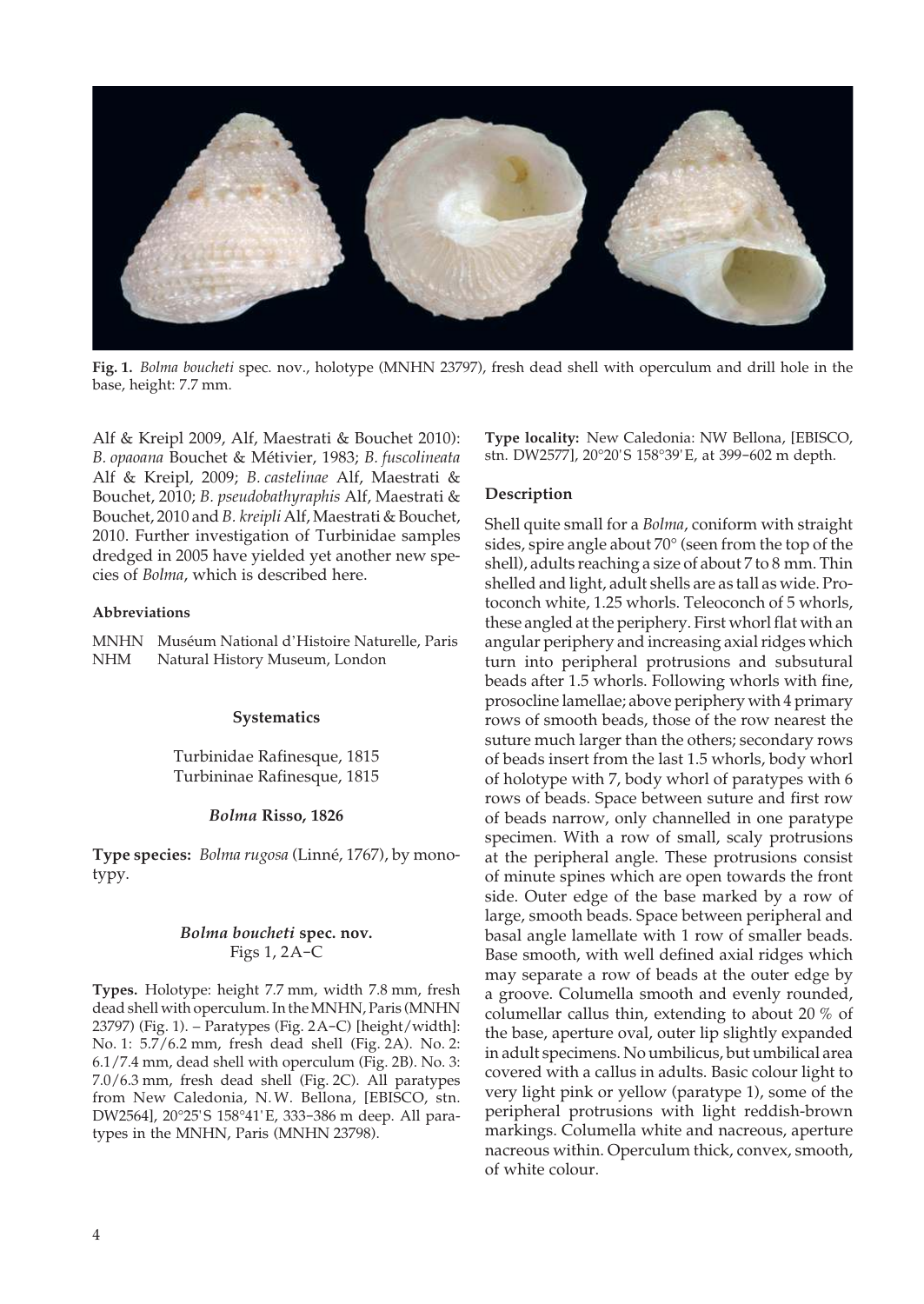

**Fig. 2.** *Bolma boucheti* spec. nov., paratypes (all MNHN 23798). **A.** Paratype 1, fresh dead shell with drill hole, height: 5.7 mm. **B.** Paratype 2, dead shell with drill hole, height: 6.1 mm. **C.** Paratype 3, fresh dead shell, height: 7.0 mm.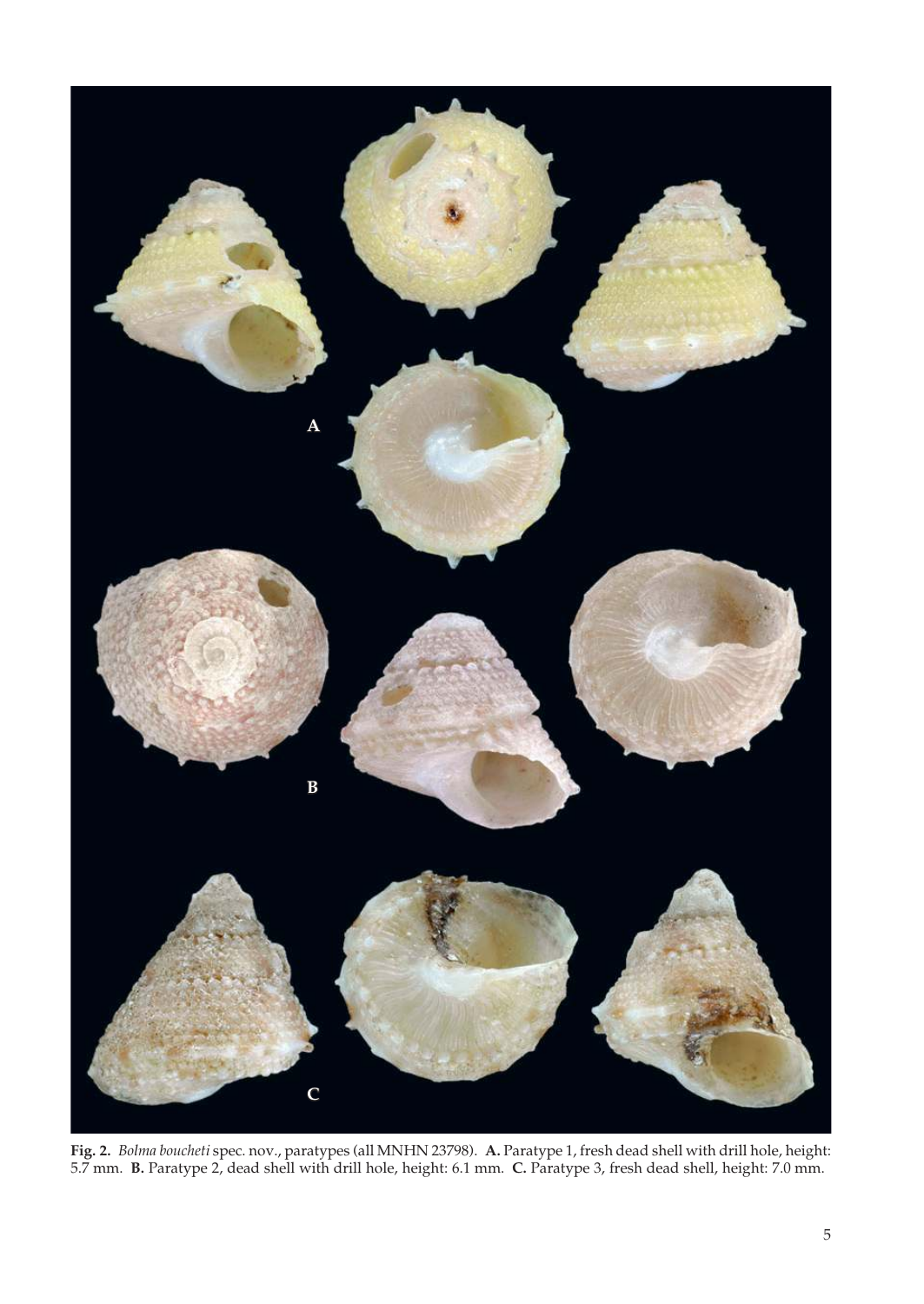

**Fig. 3. A.** *Bolma kreipli*, holotype, height: 14.2 mm. **B.** Paratype (both MNHN). **C.** *Bolma fuscolineata*, height: 9.0 mm (coll. A. Alf).

 *Bolma boucheti* spec. nov. like most other species of *Bolma* is a deep sea turbinid, found between 330- 600 m depth.

### **Discussion**

*Bolma boucheti* spec. nov. is a typical *Bolma*, well characterized by the flat first teleoconch whorls. It is typical of species assigned to the "*guttata* group" (Beu & Ponder 1979) by the white operculum and columellar callus, its small size and the beaded sculpture. Though very small for a *Bolma*, two of the types (holotype and paratype 3) without doubt are adult shells as can be seen by the slightly flaring lip and the well developed columellar callus. With a maximum height of about 8 mm *Bolma boucheti* is the smallest known species of *Bolma*. It is compared to congeners based on information on types and additional specimens given in Alf & Kreipl (2011). The base sculpture of *Bolma boucheti* spec. nov. is the main difference separating this species from all other *Bolma* species. Similar axial ridges only very occasionally are found in specimens of the much larger and quite different looking *B. recens* (Dell, 1967) and *B. henica* (Watson, 1879).

 The only *Bolma* species that is almost as small, when adult, is *B. fuscolineata* Alf & Kreipl, 2009 (Fig. 3C) also from New Caledonia, which can reach a height of 10 mm. This species is well defined by its smooth base without any sculpture, showing thin, irregular, brown axial lines. It has a channelled suture and only a few (up to 4) spiral rows of beads. The base of *B. boucheti* besides its typical sculpture shows no colour pattern. Also the sculpture of the body whorl with 6 to 7 rows of spirally arranged beads differs from that of *B. fuscolineata*.

 *Bolma kreipli* (Fig. 3A,B) also is only known from New Caledonia; it reaches a height of 15 mm, has rounded whorls with a channelled suture, a vividly coloured flame pattern and a base with spiral rows of beads. The sculpture of the base, the straight sided whorls and the weak colouration of *B. boucheti* is clearly different.

 *Bolma microconcha* Kosuge, 1985 which is spread from the Philippines to French Polynesia differs by the well rounded whorls and a much rougher sculpture of only three spiral rows of beads above the periphery. The base is also sculptured with spiral rows of beads and bears no axial sculpture. While the operculum of *B. boucheti* spec. nov. is convex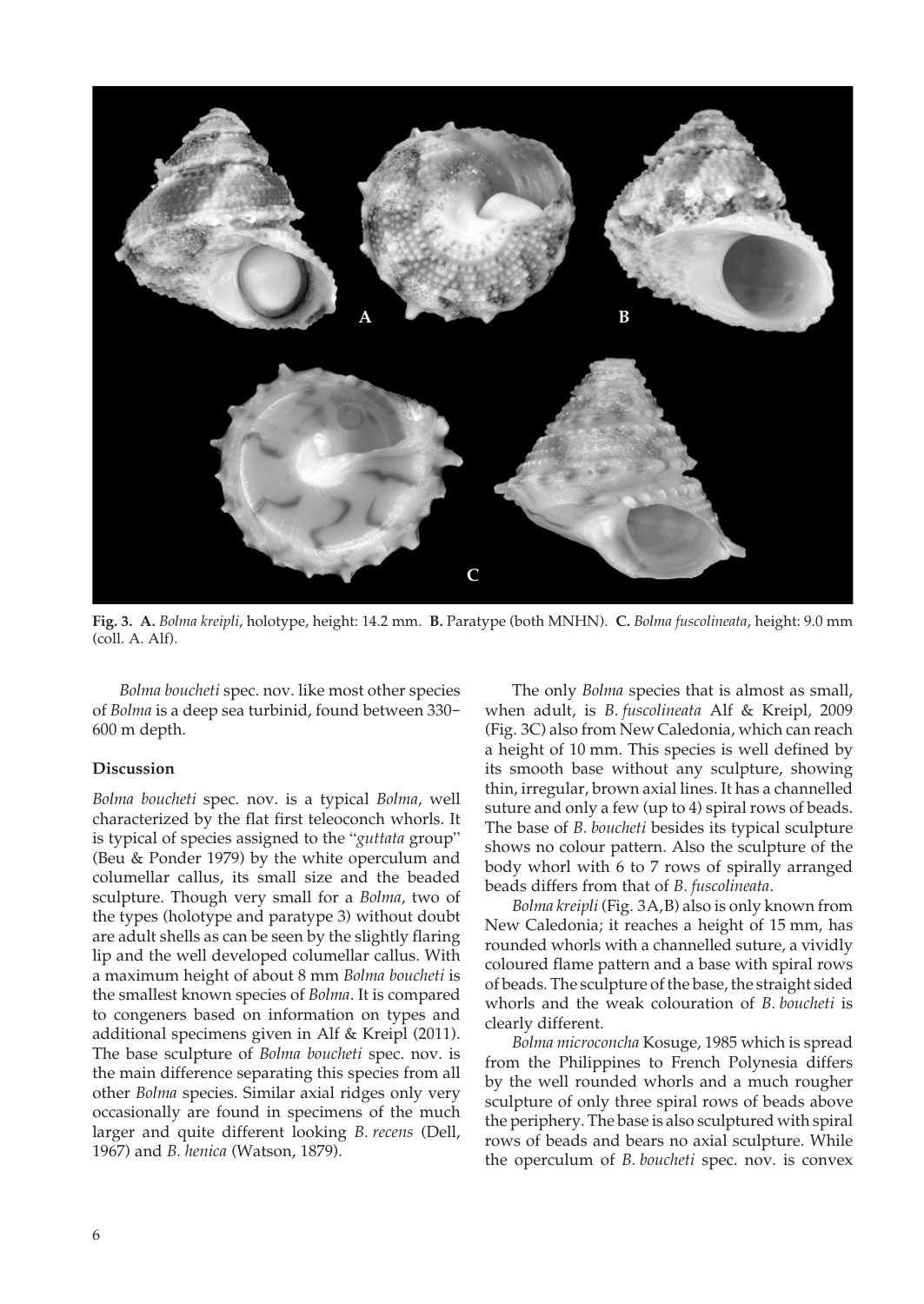and smooth, the operculum of *B. microconcha* has a central pit. Most specimens of *B. microconcha* are vividly coloured and patterned.

**Etymology.** The species is named after Prof. Dr. Philippe Bouchet whose research on deep-sea species has yielded many new species (Bouchet, Héros, Lozouet & Maestrati 2008). Naming the new species after him is also in acknowledgement of our thanks for access to the collection of the MNHN and for his generous help.

## **Acknowledgements**

The authors thank Philippe Maestrati (MNHN) and Suzanne Williams (NHM) for their kind support.

# **References**

Alf, A. & Kreipl, K. 2009. An updated list of the recent *Bolma* species (Gastropoda: Turbinidae) with description of two new species from French Polynesia and New Caledonia. Novapex 10 (1): 17-24.

- – & Kreipl, K. in press. Family Turbinidae, vol. II: subfamilies Turbininae & Prisogasterinae. Hackenheim (Conchbooks).
- – , Maestrati, P. & Bouchet, P. 2010. New species of *Bolma* from the tropical deep sea. The Nautilus 124 (2): 93-99.
- Beu, A. & Ponder, W. 1979. A revision of the species of *Bolma* Risso, 1826 (Gastropoda: Turbinidae). Records of the Australian Museum 32 (1): 1-68.
- Bouchet, P. & Métivier, B. 1983. The genus *Bolma* (Mollusca: Gastropoda) in the bathyal zone of New Caledonia, with description of a new species. Venus 42 (1): 8-12.
- – , Héros, V., Lozouet, P. & Maestrati, P. 2008. A quarter-century of deep-sea malacological exploration in the South and West Pacific: Where do we stand? How far to go? Tropical Deep-Sea Benthos, Vol. 25; Mémoires du Muséum National d'Histoire Naturelle 196: 9-40.
- Wenz, W. 1938. Gastropoda Teil I. Pp. 1-948 in: Schindewolf, O. H. (ed.) 1938-1944. Handbuch der Paläozoologie 6. Berlin (Gebrüder Borntraeger).